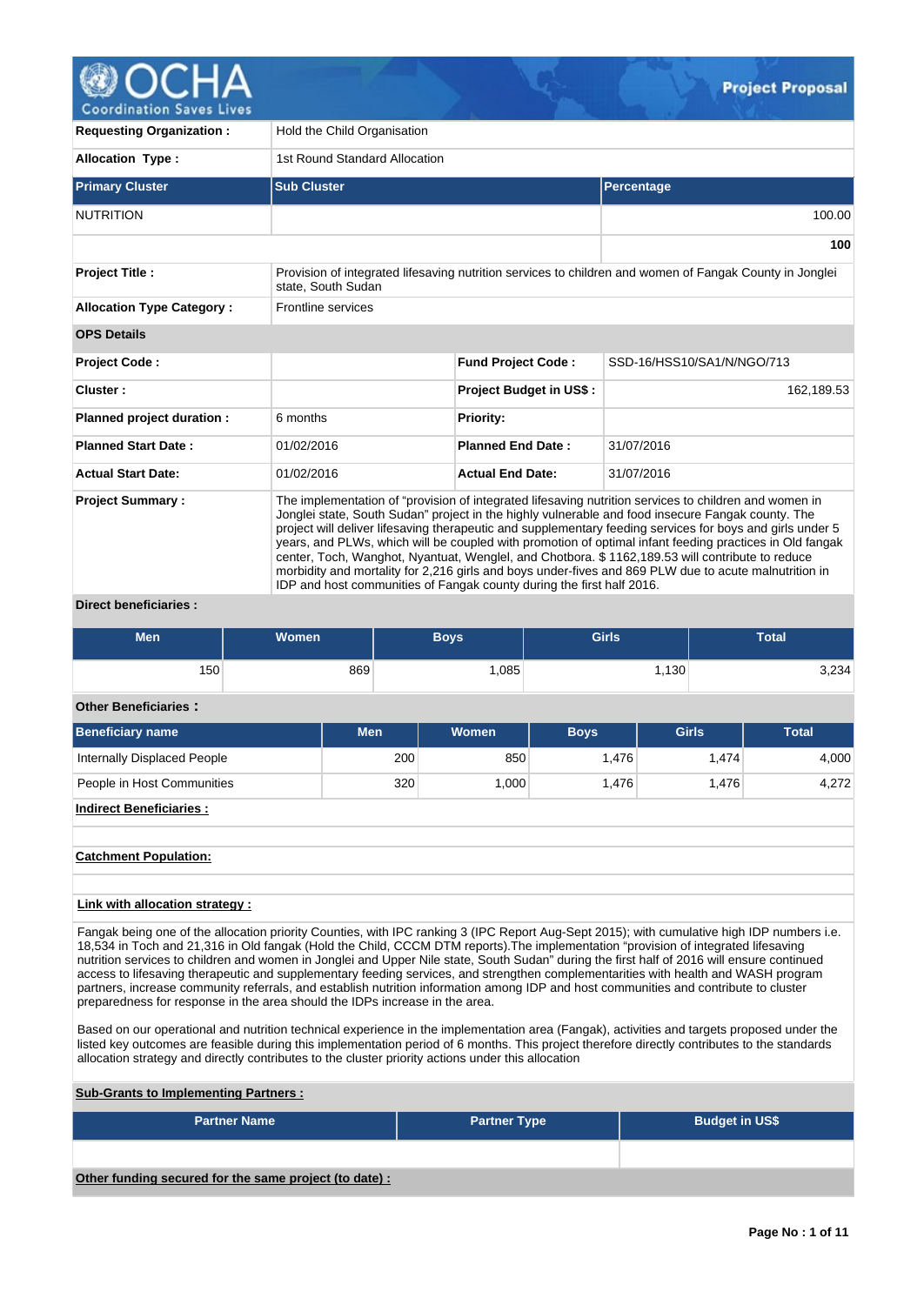| <b>Other Funding Source</b> |       |       | <b>Other Funding Amount</b> |
|-----------------------------|-------|-------|-----------------------------|
|                             |       |       |                             |
| Organization focal point:   |       |       |                             |
| <b>Name</b>                 | Title | Email | <b>Phone</b>                |

| l Name<br>l Title <b>I</b> |                          | Email                   | <b>IPhone</b>    |  |  |
|----------------------------|--------------------------|-------------------------|------------------|--|--|
|                            |                          |                         |                  |  |  |
| Kiweesi Alex               | <b>Programs Director</b> | kiwesi@holdthechild.org | +211 955 015 259 |  |  |
| Kokole Emmanuel            | Programs Associate       | kokole@holdthechild.org | +211 920 427 197 |  |  |
|                            |                          |                         |                  |  |  |

# **BACKGROUND**

#### **1. Humanitarian context analysis**

Malnutrition has been a chronic concern in the underserved communities of Jonglei state with persistent elevated levels of Global Acute malnutrition (GAM) exceeding the emergency threshold of 15%. Studies indicate that these high rates are attributed to sub optimal infant and young child feeding practices (IYCF) among children, chronic food insecurity, increased seasonal incidences of diseases like malaria and diarrhoea, access constraints to health and nutrition services, poor water, hygiene and sanitation (WASH) and social services. Jonglei state being one of the worst hit states during this crisis, the Nutrition cluster HNO characterizes Fangak (September 2015, IPC Emergency level 3) among the vulnerable counties in need of assistance. As the recurrent episode of hostilities in neighbouring Unity state, the situation remains unpredictable with repeated influx of people in Fangak county; Toch Payam has a cumulative of 18,534 IDPs whereas Old fangak has 21,316 (Hold the Child, CCCM DTM reports).

During the IRNA assessment, nutrition data at the Keew PHCC was indicated a proxy GAM rates of 28.3% and 11.5% were recorded among children under five and PLWs respectively. The high proxy GAM rates show worrying nutrition status both among the under-fives and PLWs in reference to the WHO standards. A rapid Needs Assessment during the week of 20th April 2015 (an exhaustive MUAC Screening) in 14 villages in Old Fangak showed that SAM rates peaked at 4.7% with 15.7% GAM in the hard to reach villages of Chotbora, Mulic, Galam, Wangchot, Teguath, Wangmok. It was observed that villages closer to Old Fangak town where the current program covers, the rates decreased to a proxy SAM of 3.9% and GAM of 16%, which describe the need.

Hold the Child has embarked on weekly Program outreaches in the outskirts Old fangak linked to the 4 fixed sites of Old fangak, Wangchot, Nyatuat, Wenglel and the Newly opened OTP/TSFP, while areas like Nyalual, remain without service coverage. Insecurity threats and rumours restrict access of many patients to the available basic services, especially women, girls and children. Men have joined the armed forces leaving women to maintain households, an estimate of 60% households are now women headed. Food insecurity, reduced immunity and crowded conditions of IDPs, underscores the degrees of vulnerability, reports indicate that morbidly caseloads are dominated by IDPs. Our nutrition program has noted that Boys are at a much higher risk of acute malnutrition than their girls' counter parts, community followups in our supported communities of Fangak (old fangak center, Toch, Wenglel, Wangchot) indicate that alongside the intermittent general food distribution, people feed on leaves and other plantations for survival due to failure to resume farming and the situation may aggravate during 2016 dry season and hunger gap.

**2. Needs assessment**

### **3. Description Of Beneficiaries**

The survival and welfare of children among the conflict hit communities of Jonglei is heavily threatened by high levels of food insecurity and malnutrition with Fangak County ranked level 3 in the September 2015 IPC. This project will deliver integrated lifesaving therapeutic, supplementary and prevention nutrition services to 2,216 children <5, 869 women and 500 others among the vulnerable IDPs with their strained host populations in Old fangak, Toch, Wanghot, Nyantuat, Wenglel, and Chotbora where;

- 388 boys and 404 girls 6-59 months will be treated from both non complicated and complicated acute severe malnutrition;
- 698 boys and 726 girls 6-59 months be treated from moderate acute malnutrition
- 1,086 boys and 1,130 girls (6-59 months) administered with Vitamin A supplementation
- 792 SAM cases cross referred to MAM with the program
- 869 women (PLWS) treated from acute malnutrition
- 20 mother-mother support groups engaged with optimal IYCF promotion
- 1,450 women and 560 men and youths reached with optimal IYCF messages
- 3 additional nutrition staffs ( 1 Male and 2 Females) are recruited and trained in the new locations of Wenglel and Toch),
- 32 Nutrition and health worker and equipped with knowledge and skills to deliver quality nutrition in fangak

• Children under 5s (boys and girls), and PLWs targeted for the treatment intervention will identified through both outreach and facility based MUAC screening with in the catchment population of the targeted areas; Boy and girls 6-59 targeted for vitamin A supplementation and 24- 59 months for deworming will include all children with the accessible catchment areas. Mother support will be led by women to be selected in both IPD and host populations in consultations with local authorities Women (PLWs), youth and men targeted for IYCF key messages will include all PLWs accessible in the target catchment areas

#### **4. Grant Request Justification**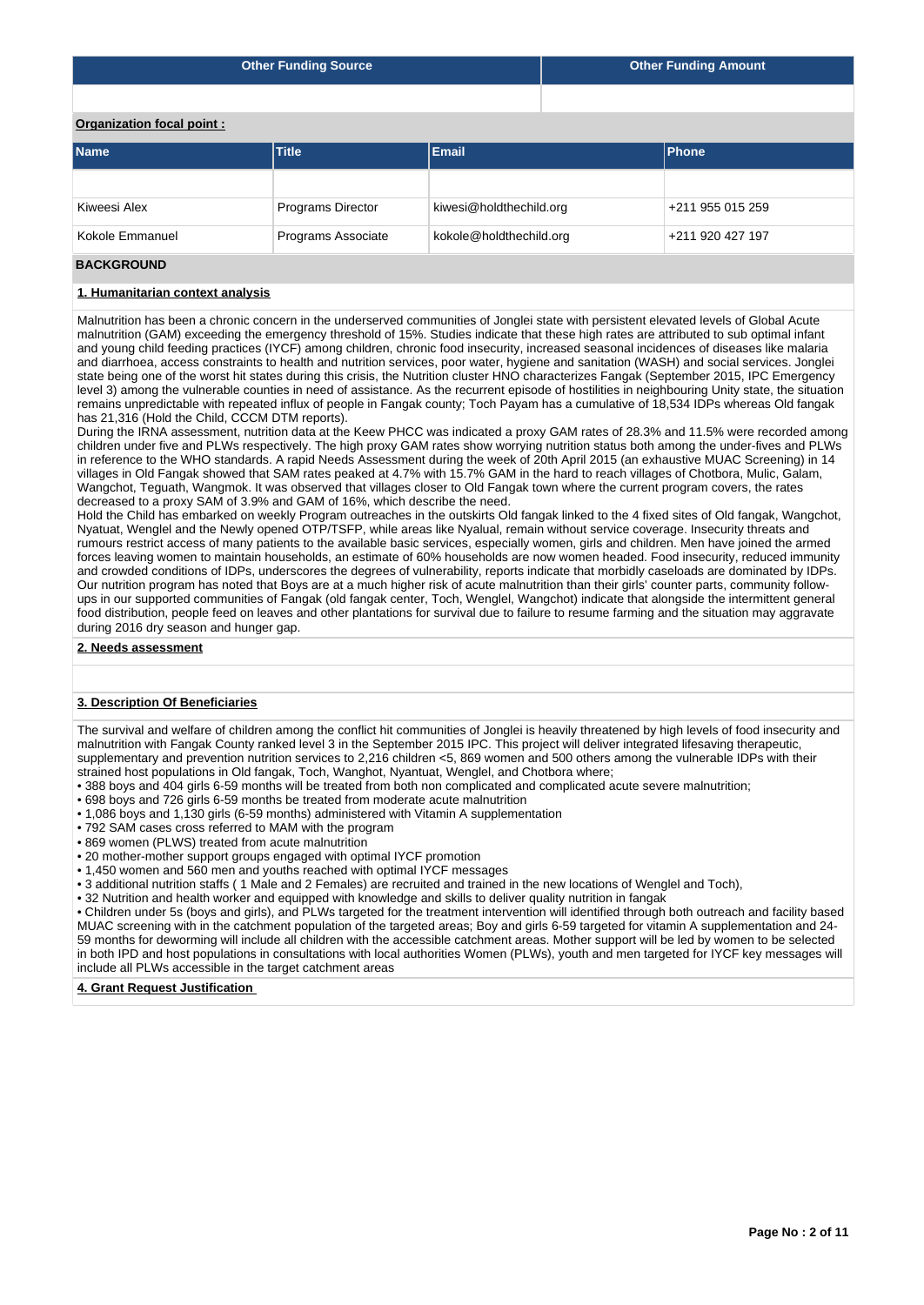Under this funding allocation of \$ 162,189.53 towards the implementation of this project, it will deliver Transport both therapeutic and supplementary nutrition supplies to target sites that are intermittently separated by river streams, provide progressing trainings and maintain nutrition staffs at all the target sites to deliver quality services for the treatment of 388 boys and 404 girls 6-59 months from both non complicated and complicated acute severe malnutrition; 698 boys and 726 girls 6-59 months from moderate acute malnutrition; 869 women (PLWS) treated from acute malnutrition and administration of Vitamin A for 1,086 boys and 1,130 girls (6-59 months) and deworming of 1,551 (760 boys and 791 girls), support 20 mother-to-mother support groups that will deliver optimal feeding key messages and support to 869 women (PLW) in Old fangak, Toch, Wanghot, Nyantuat, Wenglel, Chotbora, during the first half of 2016. The implementation of these lifesaving interventions will improve nutrition status of at least 2,216 of children (1,085 boys and 1,130 girls) and 869 PLWS, improve infant and young child feeding practices among catchment communities increase early identification and referral of acute malnutrition of boys and girls <5 and PLWs, and prompt defaulter tracing among hard to reach pockets of Fangak (Old fangak, Toch, Wangchot, Nyantuat, Wenglel, and Chotbora. And contribute to the reduce morbidity and mortality due to acute malnutrition in emergency affected Fangak communities during the second half of 2016. Based on our operations in Fangak since January 2013, we have built a working relations with the target communities, and are conversant with the operational realities, Our progressive nutrition program has built the relevant operational capacity in the area, and our IDP tracking project has also cultivated our relations with IDPs and host communities in the new targeted areas that have high IDP caseloads. These plus our longstanding working with partner on ground and the cluster coordination mechanism both and state and national levels makes Hold the Child most suitable national organization to undertake the operations as proposed in the this funding applications

### **5. Complementarity**

The implementation of this project will benefit from our existing capacity for CMAM and optimal IYCF promotion on the ground in Fangak County with community support and contacts established by our CCCM/IDP tracking activities and this will enable quick start of the activities in the newly and proposed and plan nutrition sites in Nyalual, Pulita and Wenglel. Field movements and outreaches will be complemented by our logistical capacity build from our nutrition over 2 years' of our nutrition program in the county. During this project cycle, Hold the Child will too implement education interventions composed of mobile ECD and classrooms which will provide opportunities for rapid MUAC screening and identification of malnourished children and a window to reach women with key child survival messages. Day to day operations, and periodic supervision of this project will complete current going UNICEF support nutrition activities in Old fangak.

## **LOGICAL FRAMEWORK**

#### **Overall project objective**

Reduce morbidity and mortality due to acute malnutrition in emergency affected Fangak, during the first half of 2016 by providing nutrition services for 2,216 girls and boys under-fives, 869 P&LW, and other vulnerable groups through integrated and community based approaches

## **NUTRITION**

| <b>Cluster objectives</b>                                                                                                        | <b>Strategic Response Plan (SRP) objectives</b>                                                                   | <b>Percentage of activities</b> |
|----------------------------------------------------------------------------------------------------------------------------------|-------------------------------------------------------------------------------------------------------------------|---------------------------------|
| CO1: Deliver quality lifesaving management<br>of acute malnutrition for the most vulnerable<br>and at risk                       | HRP 2016 SO1: Save lives and alleviate<br>suffering through safe access to services and<br>resources with dignity | 50                              |
| CO <sub>2</sub> : Increased access to integrated<br>programmes preventing under-nutrition for<br>the most vulnerable and at risk | HRP 2016 SO2: Ensure communities are<br>protected, capable and prepared to cope with<br>significant threats       | 35                              |
| CO3: Ensure enhanced needs analysis of<br>nutrition situation and robust monitoring and<br>effective coordination of responses   | HRP 2016 SO2: Ensure communities are<br>protected, capable and prepared to cope with<br>significant threats       | 15 <sup>1</sup>                 |

**Contribution to Cluster/Sector Objectives :** The implementation of this project will directly contribute to the "Management of SAM and MAM & Provision of support to IYCF in emergencies & Micronutrient supplementation, nutrition surveillance" one of the core cluster priority as defined by the cluster strategy. The project will also explore opportunities of harnessing complimentary child survival initiatives alongside IYCF promotion. During the project cycle Hold the Child will too work closely with the Nutrition cluster coordination mechanisms both at the state and national levels to ensure continuous cluster guidance on the rolling emergency nutrition initiatives in Fangak County

#### **Outcome 1**

Improved nutrition status and reduced nutrition related morbidities for atleast 2,216 of children (1,085 boys and 1,130 girls) under 5, and 869 PLWs in IDP and host communities of Fangak

#### **Output 1.1**

#### **Description**

Treated 792 children 6-59 months (388 boys and 404 girls) with Acute Severe Malnutrition (non complicated) in the supported OTP sites of fangak using SPHERE standards and IMSAM guidelines

## **Assumptions & Risks**

Continued access to target locations, Stable core cluster pipelines

### **Activities**

#### **Activity 1.1.1**

Maintain operation of 6 OTP sites in Fangak including (Old fangak, Toch, Wangchot, Nyantuat, Wanglel and Chotbora mobile site ), and treat 388 boys and 404 girls 6-59 months from severe acute malnutrition (non-Complicated)

#### **Indicators**

|                                                                                                      |                |                                                                                 | <b>End cycle beneficiaries</b> |                          |     | End<br>cycle |               |
|------------------------------------------------------------------------------------------------------|----------------|---------------------------------------------------------------------------------|--------------------------------|--------------------------|-----|--------------|---------------|
| Code                                                                                                 | <b>Cluster</b> | Indicator                                                                       | <b>Men</b>                     | Women   Boys   Girls   \ |     |              | <b>Target</b> |
| Indicator 1.1.1                                                                                      | NUTRITION      | Frontline services # of children (under-5) admitted<br>for the treatment of SAM |                                |                          | 388 | 404          | 792           |
| <b>Means of Verification:</b> Admission cards, treatment cards, project reports, photos, testimonies |                |                                                                                 |                                |                          |     |              |               |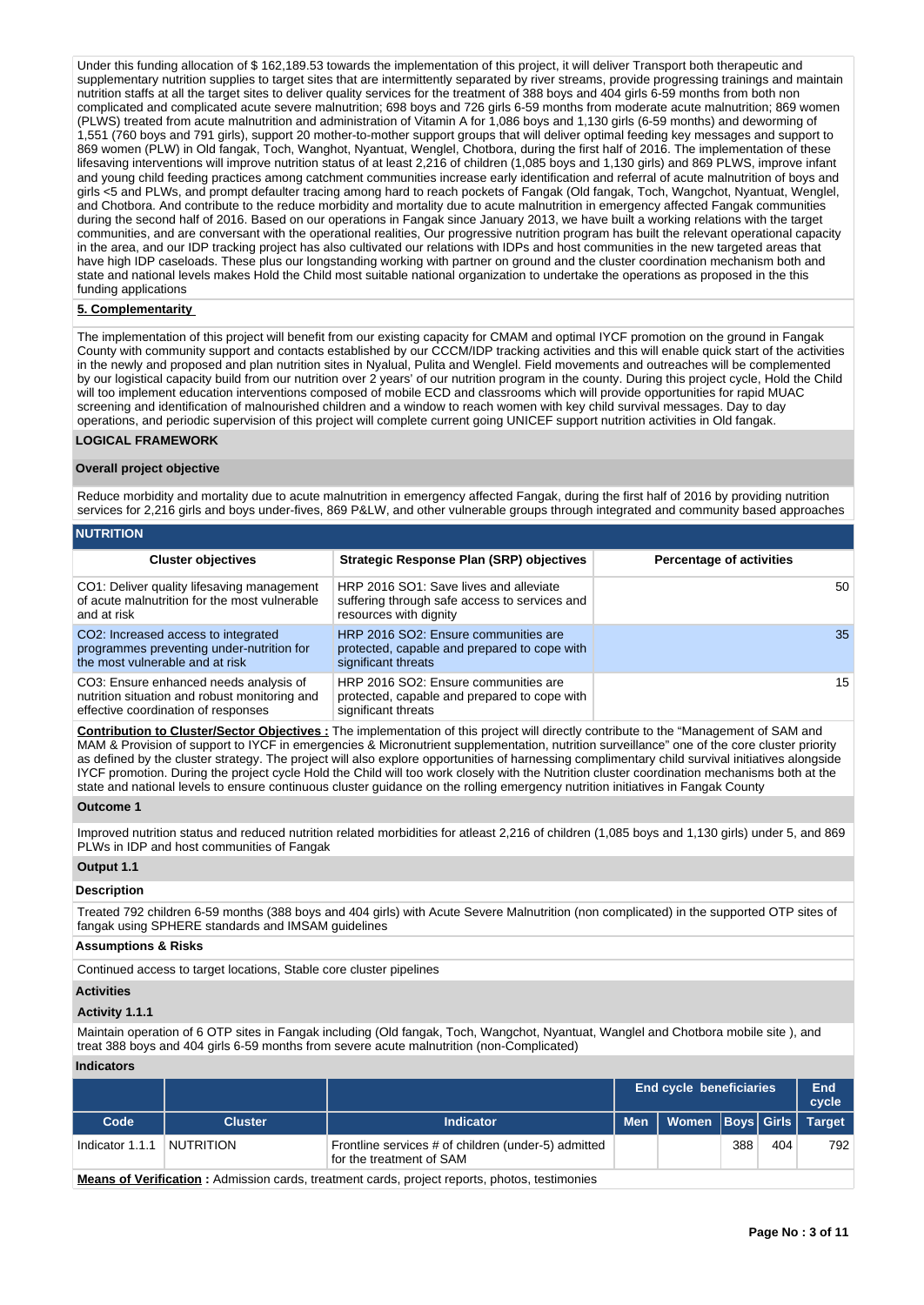| Indicator 1.1.2    | <b>NUTRITION</b>                                                      | Core pipeline Estimated # of girls and boys<br>(Under 5) reached by RUTF supplies from the<br>pipeline                                |  |  | 388<br>404 | 792 |
|--------------------|-----------------------------------------------------------------------|---------------------------------------------------------------------------------------------------------------------------------------|--|--|------------|-----|
|                    |                                                                       | <b>Means of Verification:</b> End point distribution reports, Waybills and beneficiary testimonies                                    |  |  |            |     |
| Indicator 1.1.3    | <b>NUTRITION</b>                                                      | Frontline services # of nutrition sites - No of OTP<br>sites (new and existing)                                                       |  |  |            | 6   |
|                    | <b>Means of Verification:</b> Monthly reports, photos, physical visit |                                                                                                                                       |  |  |            |     |
| Output 1.2         |                                                                       |                                                                                                                                       |  |  |            |     |
| <b>Description</b> |                                                                       |                                                                                                                                       |  |  |            |     |
|                    | TSFP sites of fangak using SPHERE standards and IMSAM guidelines      | Provided treatment for 2,293 individuals (698 boys, 726 girls 6-59 months, and 869 PLW) with moderate acute malnutrition in supported |  |  |            |     |
| .                  |                                                                       |                                                                                                                                       |  |  |            |     |

# **Assumptions & Risks**

Stable supplies core pipelines, Positive community participation

# **Activities**

# **Activity 1.2.1**

Maintain operations of 6 TSFP sites in Fangak including (Old fangak, Toch, Wangchot, Nyantuat, wanglel and Chotbora mobile site), and treat 698 boys and 726 girls 6-59 months and 869 PLW from Moderate acute malnutrition

## **Indicators**

|                 |                                                                              |                                                                                                                      | <b>End cycle beneficiaries</b> |              |     | End<br>cycle      |               |
|-----------------|------------------------------------------------------------------------------|----------------------------------------------------------------------------------------------------------------------|--------------------------------|--------------|-----|-------------------|---------------|
| Code            | <b>Cluster</b>                                                               | Indicator                                                                                                            | <b>Men</b>                     | <b>Women</b> |     | <b>Boys</b> Girls | <b>Target</b> |
| Indicator 1.2.1 | <b>NUTRITION</b>                                                             | Frontline services # Children (under-5) admitted<br>for the treatment of Moderate Acute Malnutrition<br>(MAM)        |                                |              | 698 | 726               | 1.424         |
|                 | <b>Means of Verification:</b> Regular reports, photos, testimonies           |                                                                                                                      |                                |              |     |                   |               |
| Indicator 1.2.2 | NUTRITION                                                                    | Core pipeline Estimated # of PLWs reached by<br>supplies from pipeline                                               |                                | 869          |     |                   | 869           |
|                 | <b>Means of Verification:</b> Reports, registers, treatment and ration cards |                                                                                                                      |                                |              |     |                   |               |
| Indicator 1.2.3 | NUTRITION                                                                    | Frontline services # of nutrition sites - No of TSFP<br>sites established/maintained supported (new and<br>existing) |                                |              |     |                   | 6             |
|                 |                                                                              | <b>Means of Verification:</b> Reports, photos, physical visits, community testimonies                                |                                |              |     |                   |               |

# **Output 1.3 Description**

Provided 2216 children <5 (1,086 boys and 1,130 girls) with micronutrient supplementation in target locations in Fangak County based on IMSAM guidelines

# **Assumptions & Risks**

Stable supplies pipelines, Continued access to target locations, positive community participation,

## **Activities**

## **Activity 1.3.1**

Provide Vitamin A supplementation for 1,086 boys and 1,130 girls (6-59 months) with in the catchment IDP-host population of the all the target sites in Fangak

## **Activity 1.3.2**

Provide deworming for 760 boys and 791girls (24-59 months) with in the catchment IDP-host population of the all the target sites in Fanagk **Indicators**

| inuitatui a |  |  |  |
|-------------|--|--|--|
|             |  |  |  |

|                  |                                                                            | <b>End cycle beneficiaries</b>                                                                                                                                                                                                                           |              |           | End<br>cycle |                                                                                                                                                  |
|------------------|----------------------------------------------------------------------------|----------------------------------------------------------------------------------------------------------------------------------------------------------------------------------------------------------------------------------------------------------|--------------|-----------|--------------|--------------------------------------------------------------------------------------------------------------------------------------------------|
| <b>Cluster</b>   | <b>Indicator</b>                                                           | <b>Men</b>                                                                                                                                                                                                                                               | <b>Women</b> |           |              | <b>Target</b>                                                                                                                                    |
| <b>NUTRITION</b> | Frontline services # of children (under -5)<br>supplemented with Vitamin A |                                                                                                                                                                                                                                                          |              | 1,08<br>6 | 1,13<br>0    | 2,216                                                                                                                                            |
|                  |                                                                            |                                                                                                                                                                                                                                                          |              |           |              |                                                                                                                                                  |
|                  | Frontline services # of children (12 -59 months)<br>dewormed               |                                                                                                                                                                                                                                                          |              | 760       | 791          | 1,551                                                                                                                                            |
|                  |                                                                            |                                                                                                                                                                                                                                                          |              |           |              |                                                                                                                                                  |
|                  |                                                                            |                                                                                                                                                                                                                                                          |              |           |              |                                                                                                                                                  |
|                  |                                                                            |                                                                                                                                                                                                                                                          |              |           |              |                                                                                                                                                  |
|                  |                                                                            |                                                                                                                                                                                                                                                          |              |           |              |                                                                                                                                                  |
|                  |                                                                            |                                                                                                                                                                                                                                                          |              |           |              |                                                                                                                                                  |
|                  |                                                                            |                                                                                                                                                                                                                                                          |              |           |              |                                                                                                                                                  |
|                  | <b>NUTRITION</b><br><b>Assumptions &amp; Risks</b>                         | <b>Means of Verification:</b> Distribution sheets, reports, photos, registers, testimonies<br><b>Means of Verification:</b> Distribution sheets, registers, testimonies<br>Good cadres are appropriately identified, training content is well understood |              |           |              | <b>Boys</b> Girls<br>Trained 32 health workers (from supported OTP/TSFP sites in Fangak on IMAM principles to deliver quality nutrition services |

**Activities**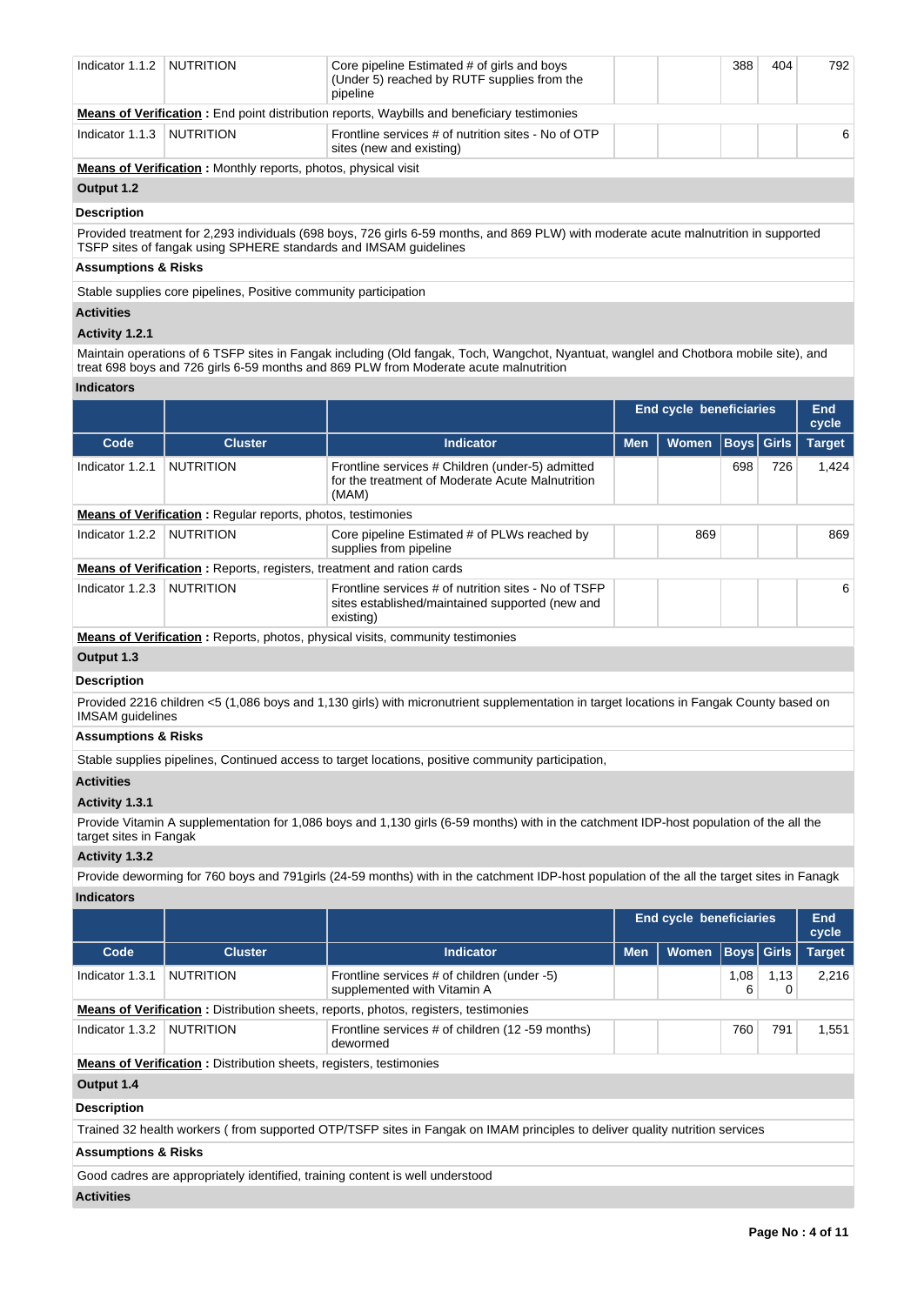## **Activity 1.4.1**

Recruit and train 3 additional nutrition staffs (1 Male and 2 Female) in the locations of Toch and Wanglel

#### **Activity 1.4.2**

Provide progressive on site coaching to 32 nutrition staff (26 male and 6 females) in line with IM SAM guidelines and optimal IYCF promotion across the project targeted sites

### **Indicators**

|                 |                  |                                                                                     | <b>End cycle beneficiaries</b> |                      |  | End<br>cycle |               |
|-----------------|------------------|-------------------------------------------------------------------------------------|--------------------------------|----------------------|--|--------------|---------------|
| Code            | <b>Cluster</b>   | <b>Indicator</b>                                                                    | <b>Men</b>                     | Women   Boys   Girls |  |              | <b>Target</b> |
| Indicator 1.4.1 | <b>NUTRITION</b> | Frontline services # of health workers trained in<br>Infant and Young Child Feeding | 28                             |                      |  |              | 32            |

**Means of Verification :** Training reports, attendance sheets, payment slips, training photos

# **Outcome 2**

Improved infant and young child feeding practices among catchment communities of Old fangak, Toch, Wanchot, Nyantuat, Wenglel, and **Chotbora** 

## **Output 2.1**

## **Description**

Created and maintained 32 community based mother support groups for increased coverage of optimal IYCF promotion in communities of Old fangak, Toch, Wangchot, Nyantuat, Wenglel, and Chotbora

# **Assumptions & Risks**

Positive community participation, Stable communication network

### **Activities**

## **Activity 2.1.1**

Continued supportive supervision and mentoring for 20 existing mother support groups among target catchment communities of Old fangak, Wangchot, Nyantuat, Wenglel and Toch

# **Activity 2.1.2**

Continued provision of optimal IYCF key messages at all target nutrition sites during health education sessions

## **Indicators**

|                 |                                                                          |                                                                                                                                     |            | <b>End cycle beneficiaries</b> |                   | End<br>cycle  |
|-----------------|--------------------------------------------------------------------------|-------------------------------------------------------------------------------------------------------------------------------------|------------|--------------------------------|-------------------|---------------|
| Code            | <b>Cluster</b>                                                           | <b>Indicator</b>                                                                                                                    | <b>Men</b> | <b>Women</b>                   | <b>Boys</b> Girls | <b>Target</b> |
| Indicator 2.1.1 | <b>NUTRITION</b>                                                         | Frontline services # of functional mother-to-<br>mother support groups                                                              |            |                                |                   | 32            |
|                 | <b>Means of Verification:</b> Regular field reports, photos, testimonies |                                                                                                                                     |            |                                |                   |               |
| Indicator 2.1.2 | <b>NUTRITION</b>                                                         | Frontline services # of pregnant and lactating<br>women and caretakers of children 0-23 months<br>reached with IYCF-E interventions | 150        | 1.450                          |                   | 1.600         |
|                 | <b>Means of Verification:</b> Reports, photos, testimonies               |                                                                                                                                     |            |                                |                   |               |

## **Output 2.2**

### **Description**

Provided 2216 children <5 (1,086 boys and 1,130 girls) with micronutrient supplementation in target locations in Fangak County based on IMSAM guidelines

## **Assumptions & Risks**

### **Activities**

### **Activity 2.2.1**

Provide Vitamin A supplementation for 1,086 boys and 1,130 girls (6-59 months) with in the catchment IDP-host population of the all the target sites in Fangak

# **Activity 2.2.2**

Provide deworming for 760 boys and 791girls (24-59 months) with in the catchment IDP-host population of the all the target sites in Fanagk **Indicators**

|                 |                                                                                   |                                                                            |            | <b>End cycle beneficiaries</b> |                   |      | End<br>cycle  |
|-----------------|-----------------------------------------------------------------------------------|----------------------------------------------------------------------------|------------|--------------------------------|-------------------|------|---------------|
| Code            | <b>Cluster</b>                                                                    | <b>Indicator</b>                                                           | <b>Men</b> | Women                          | <b>Boys Girls</b> |      | <b>Target</b> |
| Indicator 2.2.1 | <b>NUTRITION</b>                                                                  | Frontline services # of children (under -5)<br>supplemented with Vitamin A |            |                                | 1,08<br>6         | 1,13 | 2.216         |
|                 | <b>Means of Verification:</b> Distribution sheets, patient cards, project reports |                                                                            |            |                                |                   |      |               |
| Indicator 2.2.2 | <b>NUTRITION</b>                                                                  | Frontline services # of children (12 -59 months)<br>dewormed               |            |                                | 760               | 791  | 1.551         |
|                 | Means of Verification : Distribution sheets nationt cards project reports         |                                                                            |            |                                |                   |      |               |

**Means of Verification :** Distribution sheets, patient cards, project reports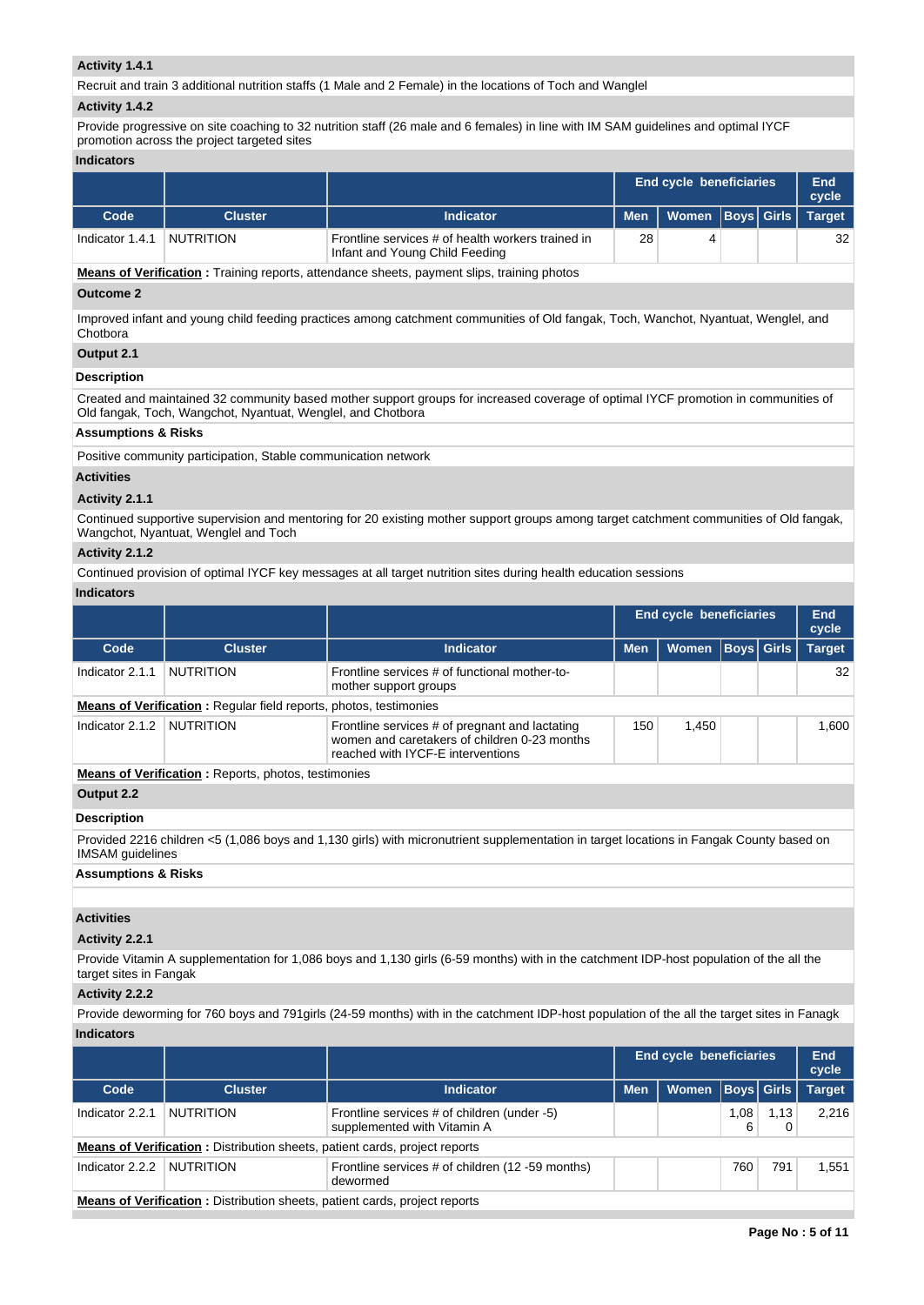## **Outcome 3**

Increased quality of data on malnutrition status of boys and girls <5 and PLWs, and strengthened referrals between supplementary and therapeutic feeding programs among catchment communities of Old fangak, Toch, Wangchot, Nyantuat, Wenglel, and Chotbora

# **Output 3.1**

## **Description**

Screened 35,767 children and PLWs for prompt management of cases of malnutrition among hard to reach pockets of Old fangak, Toch, Wangchot, Nyantuat, Wenglel, Chotbora

#### **Assumptions & Risks**

Positive community participation, Target communities remain accessible

## **Activities**

## **Activity 3.1.1**

Conduct regular rapid assessments through MUAC across the Vulnerable target communities; at the commencment; Old fangak, Toch, Wangchot, Nyantuat, Wenglel, and Chotbora

#### **Activity 3.1.2**

Screen and refer all health care contacts aged 6-59 months with MUAC with in the target locations of Old fangak, Toch, Wangchot, Nyantuat, Wenglel, and Chotbora

## **Indicators**

|                 |                  |                                                               |            | <b>End cycle beneficiaries</b> |            |            | End<br>cycle |
|-----------------|------------------|---------------------------------------------------------------|------------|--------------------------------|------------|------------|--------------|
| Code            | <b>Cluster</b>   | <b>Indicator</b>                                              | <b>Men</b> | Women   Boys   Girls   Target  |            |            |              |
| Indicator 3.1.1 | <b>NUTRITION</b> | Frontline services # of children screened in the<br>community |            |                                | 17.5<br>26 | 18.2<br>41 | 35.767       |

**Means of Verification :** Photos, admission cards, referral cards, registers, testimonies

# **Output 3.2**

# **Description**

Conducted Pre-harvest SMART survey to determine the risk of malnutrition in catchment areas of Old Fangak, Toch, Nyantuat, Wanglel, Wangchot and Chotbora

## **Assumptions & Risks**

Security situation is stable, minimal negative impacts of changes in economic situation in the country

## **Activities**

## **Activity 3.2.1**

Conduct pre-harvest SMART survey in Fangak catchment areas

## **Indicators**

|                 |                  |                                                                   | <b>End cycle beneficiaries</b> |  | End<br>cycle  |
|-----------------|------------------|-------------------------------------------------------------------|--------------------------------|--|---------------|
| Code            | <b>Cluster</b>   | <b>Indicator</b>                                                  | Men   Women   Boys   Girls   \ |  | <b>Target</b> |
| Indicator 3.2.1 | <b>NUTRITION</b> | Frontline services # of SMART surveys<br>undertaken - Pre-harvest |                                |  |               |

**Means of Verification :** Training reports, SMART survey report, training attendance list, SMART survey receipt vouchers

### **Additional Targets :**

## **M & R**

## **Monitoring & Reporting plan**

Based on the outlined project outcomes and indicators outlines above (iii), with reference to the project activity plan the following forms the monitoring plan:

i. Report on training sessions including participants, and training schedule will be compiled at every end of each training session by the project officer,

ii. Children reached with Rapid screening, admissions for OTP and SFP, IYCF counseling, Training sessions will be compiled on a monthly basis by the nutrition assistants; and filled in the standard Nutrition cluster reporting format by the project officer

iii. Field visits by the management team to the project sites will be scheduled regularly after two months to support the teams on ground iv. Testimonies from the project beneficiaries will be compile at different instances during the project cycle

v. The finance officer will keep track of the project expenditures will posted and Financial reports will be generated and reported based in CHF standards

Monthly field meetings will be organized and the field base in Old fangak to review the progress and identify actions points for the new month in line with the project plans.

These reports will be summarized into one monthly narrative report that will also include the challenges faced in the reporting period. Reports will be submitted to the cluster using the standards cluster reporting tools. Monthly cluster reports (5Ws) will also be completed and regularly shared by the Project officer

Quarterly CHF reports will also be compiled by the project officer along with the programs coordinator with inputs from the monthly reports

### **Workplan**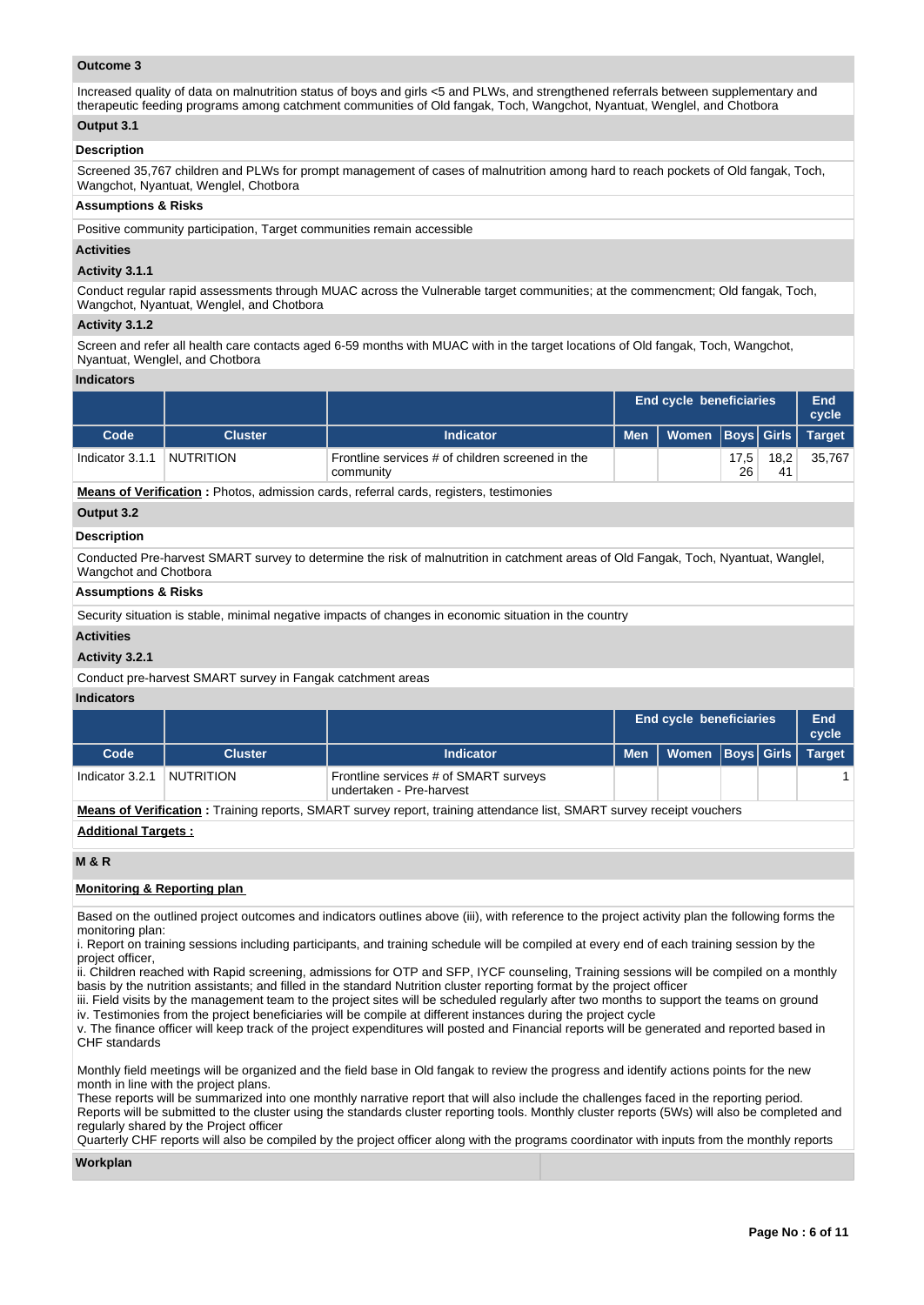| <b>Activitydescription</b>                                                                                                                                                                                                                          | Year | 1 | $\overline{2}$ | 3            |                         | 5            | 6            |              | 8 | 9 | 10 | l 12 |
|-----------------------------------------------------------------------------------------------------------------------------------------------------------------------------------------------------------------------------------------------------|------|---|----------------|--------------|-------------------------|--------------|--------------|--------------|---|---|----|------|
| Activity 1.1.1: Maintain operation of 6 OTP sites in Fangak including (Old fangak,<br>Toch, Wangchot, Nyantuat, Wanglel and Chotbora mobile site), and treat 388<br>boys and 404 girls 6-59 months from severe acute malnutrition (non-Complicated) | 2016 |   |                |              | $X$ $X$ $X$ $X$ $X$ $X$ |              |              |              |   |   |    |      |
| Activity 1.2.1: Maintain operations of 6 TSFP sites in Fangak including (Old fangak,<br>Toch, Wangchot, Nyantuat, wanglel and Chotbora mobile site), and treat 698 boys<br>and 726 girls 6-59 months and 869 PLW from Moderate acute malnutrition   | 2016 |   | $\times$       |              | $X \times X$            |              | <b>X</b>     | X            |   |   |    |      |
| Activity 1.3.1: Provide Vitamin A supplementation for 1,086 boys and 1,130 girls (6-<br>59 months) with in the catchment IDP-host population of the all the target sites in<br>Fangak                                                               | 2016 |   | $\times$       |              | X X                     | <b>X</b>     | $\times$     | X            |   |   |    |      |
| Activity 1.3.2: Provide deworming for 760 boys and 791 girls (24-59 months) with in<br>the catchment IDP-host population of the all the target sites in Fanagk                                                                                      | 2016 |   | $\times$       | ΙX.          | Ιx.                     | <b>X</b>     | <sup>X</sup> | <sup>X</sup> |   |   |    |      |
| Activity 1.4.1: Recruit and train 3 additional nutrition staffs (1 Male and 2 Female)<br>in the locations of Toch and Wanglel                                                                                                                       | 2016 |   | X              | ΙX           |                         |              |              |              |   |   |    |      |
| Activity 1.4.2: Provide progressive on site coaching to 32 nutrition staff (26 male<br>and 6 females) in line with IM SAM guidelines and optimal IYCF promotion across<br>the project targeted sites                                                | 2016 |   | X              | <b>X</b>     | $\mathsf{X}$            | <b>X</b>     | $\times$     | X            |   |   |    |      |
| Activity 2.1.1: Continued supportive supervision and mentoring for 20 existing<br>mother support groups among target catchment communities of Old fangak,<br>Wangchot, Nyantuat, Wenglel and Toch                                                   | 2016 |   | $\times$       | $\mathsf{X}$ | $\mathsf{X}$            | <b>X</b>     | $\times$     | X            |   |   |    |      |
| Activity 2.1.2: Continued provision of optimal IYCF key messages at all target<br>nutrition sites during health education sessions                                                                                                                  | 2016 |   | X              | <sup>X</sup> | <sup>X</sup>            | X            | $\times$     | X            |   |   |    |      |
| Activity 2.2.1: Provide Vitamin A supplementation for 1,086 boys and 1,130 girls (6-<br>59 months) with in the catchment IDP-host population of the all the target sites in<br>Fangak                                                               | 2016 |   | X              | $\mathsf{X}$ | $\mathsf{X}$            | <b>X</b>     | ΙX.          | X            |   |   |    |      |
| Activity 2.2.2: Provide deworming for 760 boys and 791 girls (24-59 months) with in<br>the catchment IDP-host population of the all the target sites in Fanagk                                                                                      | 2016 |   | X              | $\times$     | $\mathsf{X}$            | $\mathsf{x}$ | X            | $\mathsf{x}$ |   |   |    |      |
| Activity 3.1.1: Conduct regular rapid assessments through MUAC across the<br>Vulnerable target communities; at the commencment; Old fangak, Toch,<br>Wangchot, Nyantuat, Wenglel, and Chotbora                                                      | 2016 |   | X              | <b>X</b>     | $\mathsf{X}$            | X            | X            | X            |   |   |    |      |
| Activity 3.1.2: Screen and refer all health care contacts aged 6-59 months with<br>MUAC with in the target locations of Old fangak, Toch, Wangchot, Nyantuat,<br>Wenglel, and Chotbora                                                              | 2016 |   | X              | <b>X</b>     | ΙX.                     | X            | X            | X            |   |   |    |      |
| Activity 3.2.1: Conduct pre-harvest SMART survey in Fangak catchment areas                                                                                                                                                                          | 2016 |   |                |              |                         | X            |              |              |   |   |    |      |

# **OTHER INFO**

## **Accountability to Affected Populations**

The implementation of this project in the target IDP settlements i.e. Toch , Wenglel, Wangchot, Nyantuat, and Old Fangak center will involve project beneficiary communities at various levels i.e.

• The day to day site activities will be handled by field staff who were recruited from among the beneficiary communities and trained to refresh knowledge on IMAM

• All sections of IYCF lead mothers (for mother-mother support groups) will be selected from the target communities through a consultative processes that will first of all refine the criteria with the local authorities and local leaders in each of the target locations, and then identify individuals. Women groups will be a priority in this selection process

• IYCF initiatives will involve sensitization sessions with local leaders and among other community members

• Where village health committees exist, the project will involve such in drawing plans for community mobilization/outreaches

• Monthly coordination meeting with stakeholder will be a continuous practice though the project to capture additional inputs from the

beneficiaries into the operation of the project in the subsequent implementation period

• Focused group discussion with women and men on optimal child feeding (IYCF) will be periodically organized by the project in order to capture additional feedback

In line with the organization feedback mechanisms, a suggestion box and notice boards based at the field base will be utilized

## **Implementation Plan**

Hold the Child will directly implementation this project in the vulnerable IDP settlements i.e. Old fangak, Toch, Wangchot, Nyantuat, Wenglel, Nyalual, and Pulita through the following modalities

• The Head of program will oversee the implementation of the project, and will work with project officer who will manage the day today running of the project.

• The project officer and CMAM supervisor will also under the rapid training sessions for health workers/nutrition staffs, the Project Officer along with CMAM supervisor draw will monthly plans; and the CMAM supervisor will work with the facility teams on daily basis to ensure proper implementation of schedule activities.

• Services for SAM and MAM and IYCF counselling, and administration dewormers, Vitamin A and Iron & Folate will be undertaken by the nutrition assistants and mobilisers at the facilities/units; with the guidance of with the guidance of the CMAM supervisor and Project officer, these teams will also a adopt outreach schedules some hot spot uncovered areas should they be identified as the access situation improves • Community mobilisers will conduct MUAC rapid screening in the IDP concentrated areas and the screening report will be drawn by the CMAM supervisor

• The CMAM supervisor will work with IYCF mobilisers/promoters in collaboration with local leaders to support and to mother-mother support groups; prepare demonstration sites and sessions with locally available resources

• Delivery of supplies from UNICEF and WFP to the project sites will be coordinated by the Project officer and the logistics officer

• Monthly reports on OTP/SFP, IYCF will be compiled by the nutrition assistants, CMAM supervisor and verified by the CHD at county level and Project officer

• The monitoring and evaluation of the project including performance ranking, reprogramming due to unforeseen realities will be handled by the Head of Programmes, Project officer and the County Health Department who will work in collaboration with the whole field team; • The finance officer will keep track of the project expenditures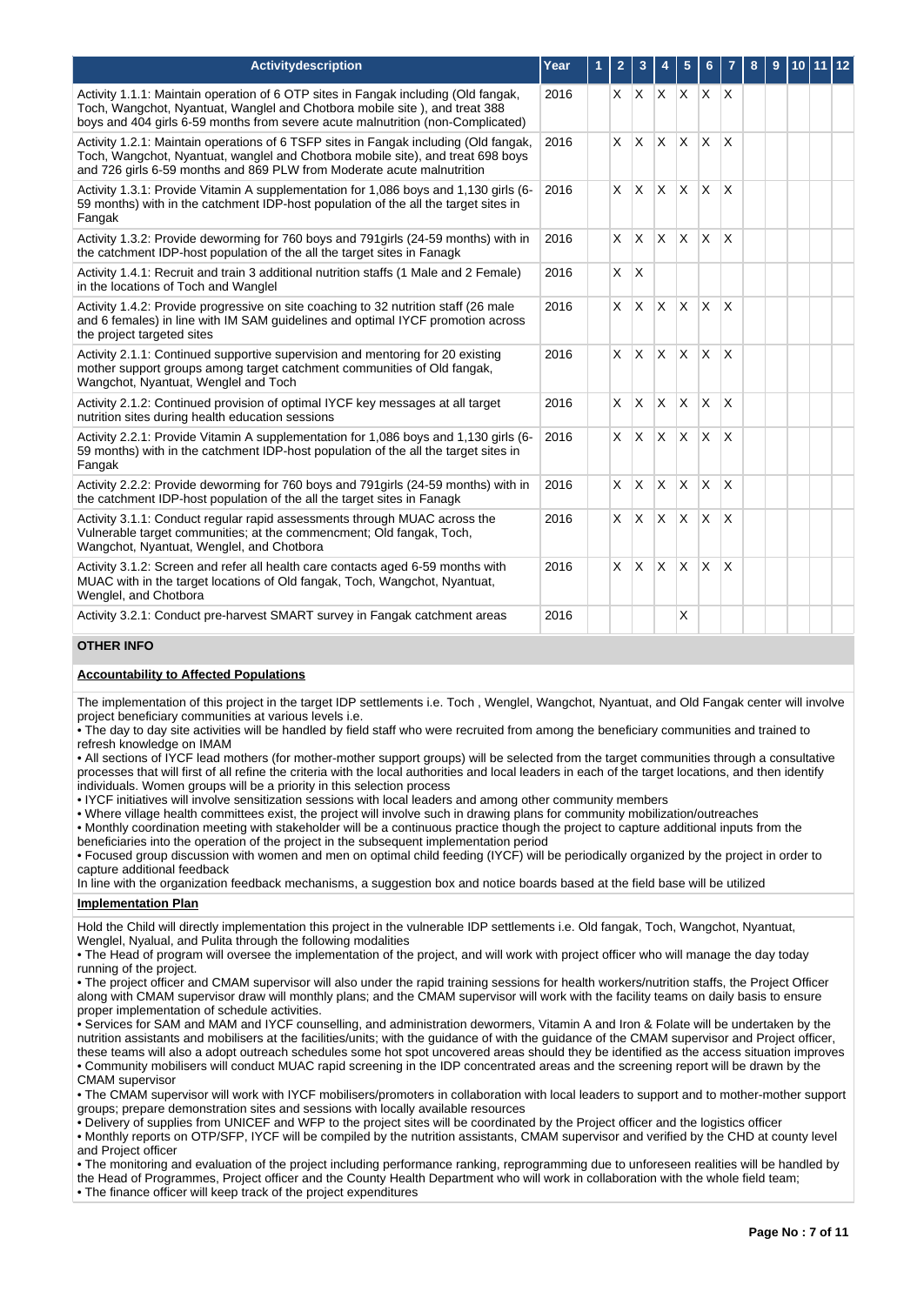## **Coordination with other Organizations in project area**

| Name of the organization | Areas/activities of collaboration and rationale |
|--------------------------|-------------------------------------------------|
| <b>CMA</b>               | Fangak/Health                                   |
| <b>NPA</b>               | Fangak/GFD                                      |
| <b>CHD</b>               | Fangak/County health department                 |
| <b>ACF</b>               | Fangak/Wash activities                          |
| Nile Hope                | Fangak/WASH activities                          |

#### **Environment Marker Of The Project**

A: Neutral Impact on environment with No mitigation

#### **Gender Marker Of The Project**

2a-The project is designed to contribute significantly to gender equality

#### **Justify Chosen Gender Marker Code**

The project will deliver integrated lifesaving service to boys and girls, and pregnant and lactating women Old fangak, Toch, Wangchot, Nyantuat, Wenglel, and Chotbora; Project staffing will give an opportunity to male and females, and optimal IYCF inventions ie Mother-tomother support groups will involve women who are the immediate care takers and key message dissemination efforts will target both male and females

#### **Protection Mainstreaming**

This project will undertake a number of measures to mainstream the key protection aspects of the beneficiaries;

- All field recruitments will be done on merit, after a competitive selection from among the beneficiary communities; no external people will take to such communities
- All section of IYCF lead mothers (for mother-mother support groups) will be in consultations with the local leaders among IDP and host communities, to reduce incidence of tension among community members
- The project will deliberated target both women and men with optimal IYCF messaging so as to relived the power imbalance as we drive towards optimal child feeding practices
- Admissions for CMAM will be open to all children identified/diagnosed for Malnutrition in the target catchment areas for each nutrition site under this project.
- The project implementation will maximize and build on the existing close collaboration that Hold the Child has with the partners on ground and local authorities

#### **Country Specific Information**

#### **Safety and Security**

Fangak is one of the opposition held areas, it has not has significant fighting during this crisis apart from a few exchanges in the northern part; but is subject to any possibilities; Our field base is situated in the south (Old fangak) one of the regional safe heaven. Based on our the team diversity; only indicated communities will be involved with direct implementation of the project

- Prior to movement to the field, notifications about the teams and items moving into the county will be done through our County based team leader
- Only 2 staffs from Equatorial will be involved with day to day operations i.e. project officer, and the CMAM supervisor, these will be
- appropriately introduced to the local authorities and their movements with between sites will be accompanied by a local team members. • Visibility initiatives will be maximized to reduce tendencies of attacks our teams
- All our staff will appropriately oriented to our safety standards and be required to observe them at all times.
- and should there be a need for evacuation, The 3 relocatable staff under this project will be part of those to be evacuated through the humanitarian system

#### **Access**

- Fangak communities are intermittently divided by river streams, and a flood prone areas with likelihoods of having a share of the 2015 annual floods,
- With this working context, we have maintained our operations in these areas and continuously improved the quality of our interventions through approaches such as;
- Strong partnership with local communities, to enable us to target locations of high grounds with high populations or receive people as the move to due to floods, and such locations are usually accessible by boats in the most parts of the year
- Activity plans that are season sensitive i.e. preposition of supplies in locations that are higher levels
- This project is targeting IDP settlements with populations that are on high grounds and are accessible by boats all year round. During the funding cycle hold the Hold the Child will harness working relations with partners on ground to maximize the on the costs of movements with the target areas and to ensure consistent follow-ups with the operations at the project sites. Fangak has been relatively stable since the onset of the crisis and its currently one of the safe havens, the county is served by 3 landable air strips i.e. Old fangak, Juiabor and Toch if one area like old fangak is accessible the 2 options will be explored for landing during the monitoring visits. If there are no accessible points, Hold the Child will work with local authorities and the social networks to remotely continue the operation at a minimal level until the situation improves for direct supervision and support

## **BUDGET**

| Code | <b>Budget Line Description</b>         |   |              | D/S Quantity Unit Duration %<br>cost Recurran charged<br>lce: | <b>to CHF</b> | <b>Total Cost</b> |
|------|----------------------------------------|---|--------------|---------------------------------------------------------------|---------------|-------------------|
|      | <b>Staff and Other Personnel Costs</b> |   |              |                                                               |               |                   |
| 1.1  | <b>Programs Director</b>               | S | 2,500<br>.00 | 6                                                             | 27%           | 4,050.00          |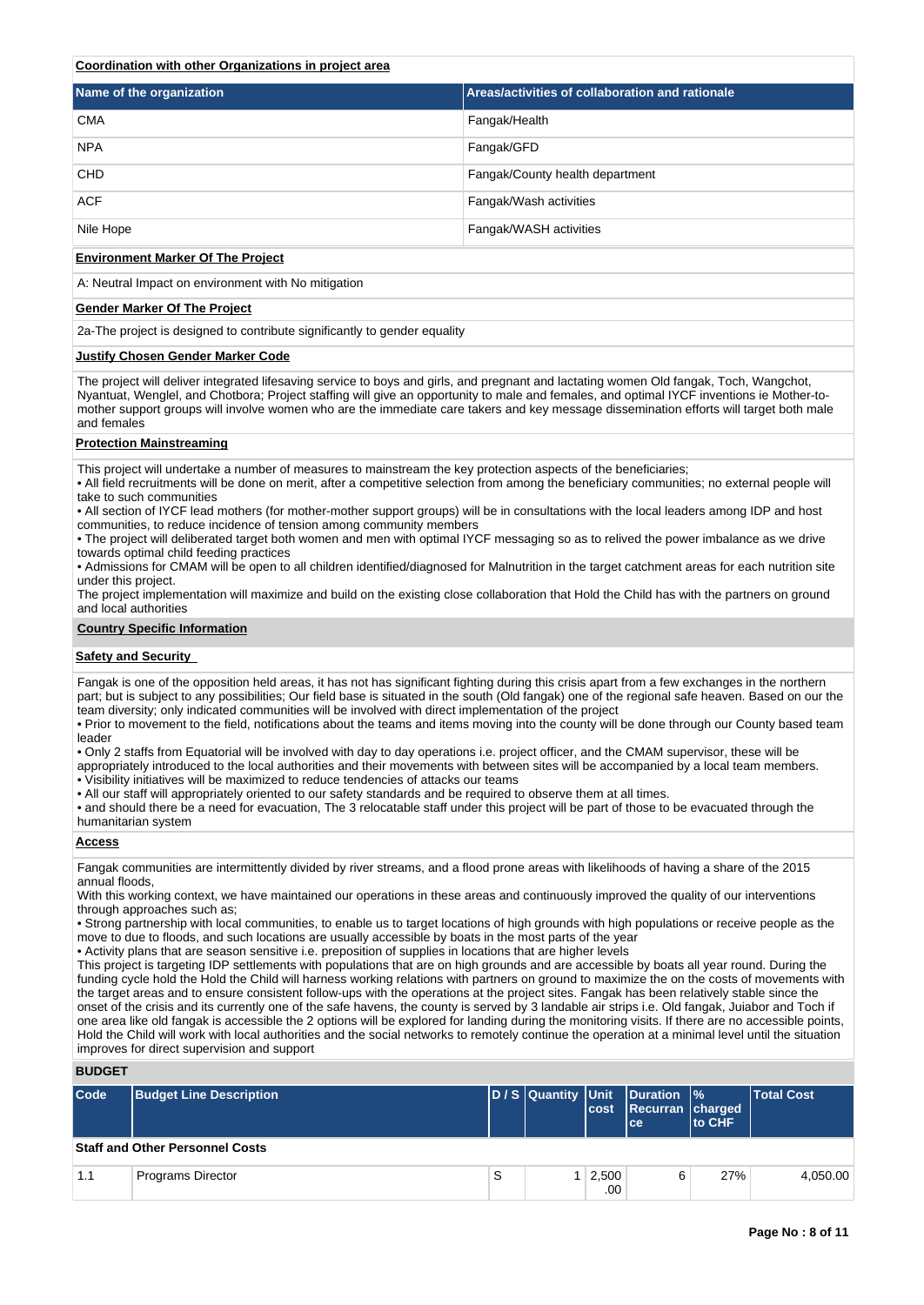|               | 30% of the time committed to the project                                                                              |   |                 |                             |                |      |           |
|---------------|-----------------------------------------------------------------------------------------------------------------------|---|-----------------|-----------------------------|----------------|------|-----------|
| 1.2           | Programs Associate                                                                                                    | D |                 | $1 \mid 1,500$<br>.00       | 6              | 100% | 9,000.00  |
|               | 100% of the time committed to the project                                                                             |   |                 |                             |                |      |           |
| 1.3           | <b>Finance Officer</b>                                                                                                | D |                 | $1 \mid 1,500$<br>.00       | 6              | 40%  | 3,600.00  |
|               | 50% of the time committed to the project                                                                              |   |                 |                             |                |      |           |
| 1.4           | Operations and logistics Asistant                                                                                     | D |                 | 1   800.0<br>$\Omega$       | 6              | 80%  | 3,840.00  |
|               | 100% of the time committed to the project, Supporting supplies tacking, and deliveries to sites                       |   |                 |                             |                |      |           |
| 1.5           | <b>CMAM Supervisor</b>                                                                                                | D |                 | $1 \mid 1,100$<br>.00       | 6              | 100% | 6,600.00  |
|               | 100% of the time committed to the project, Field base project management and stakeholders engagement                  |   |                 |                             |                |      |           |
| 1.6           | <b>Nutrition Assistants</b>                                                                                           | D |                 | $12 \mid 350.0$<br>$\Omega$ | 6              | 100% | 25,200.00 |
|               | 2 nutrition assistants per site to handle both SAM and MAM cases; and 1 revolving person to for progressing mentoring |   |                 |                             |                |      |           |
| 1.7           | <b>Community Nutrition Mobilisers</b>                                                                                 | D |                 | 6 280.0<br>0                | 6              | 100% | 10,080.00 |
|               | 1 Per site to support active case finding, MUAC screening along with CNVs                                             |   |                 |                             |                |      |           |
| 1.8           | <b>IYCF</b> promoters                                                                                                 | D |                 | 6 280.0<br>$\Omega$         | 6              | 100% | 10,080.00 |
|               | 1 Per site to support IYCF site counseling sessions, Work with Mother-Mother support groups among communities         |   |                 |                             |                |      |           |
| 1.9           | Security guards at the sites                                                                                          | D |                 | 6 200.0<br>0                | 6              | 100% | 7,200.00  |
|               | 2 at Old fangak site and base, and 1 for each other site                                                              |   |                 |                             |                |      |           |
|               | <b>Section Total</b>                                                                                                  |   |                 |                             |                |      | 79,650.00 |
|               | Supplies, Commodities, Materials                                                                                      |   |                 |                             |                |      |           |
| 2.1           | IEC materials reproduction (Potter and banners for IYCF<br>promotion                                                  | D | 1 <sup>1</sup>  | 500.0<br>0                  | 6              | 100% | 3,000.00  |
|               |                                                                                                                       |   |                 |                             |                |      |           |
| 2.2           | Facility registers and admission cards and referral slips                                                             | D |                 | $2 \mid 300.0$<br>0         | 6              | 100% | 3,600.00  |
|               |                                                                                                                       |   |                 |                             |                |      |           |
|               | <b>Section Total</b>                                                                                                  |   |                 |                             |                |      | 6,600.00  |
| <b>Travel</b> |                                                                                                                       |   |                 |                             |                |      |           |
| 5.1           | <b>UNHAS return Tickets</b>                                                                                           | D | 3 <sup>1</sup>  | 400.0<br>0                  | $\overline{2}$ | 100% | 2,400.00  |
|               |                                                                                                                       |   |                 |                             |                |      |           |
| 5.2           | Peridiems during the travels                                                                                          | D |                 | 3 300.0<br>$\Omega$         | $\mathbf{2}$   | 100% | 1,800.00  |
|               | <b>Section Total</b>                                                                                                  |   |                 |                             |                |      | 4,200.00  |
|               | <b>General Operating and Other Direct Costs</b>                                                                       |   |                 |                             |                |      |           |
| 7.1           | Costs for a pre-harvest SMART survey                                                                                  | D |                 | 1 25,00<br>3.00             | $\mathbf{1}$   | 100% | 25,003.00 |
|               | including teams training, incentives, and technical expenses                                                          |   |                 |                             |                |      |           |
| 7.2           | Refresher training for nutrition workers                                                                              | D | 26 <sup>1</sup> | 10.00                       | 5              | 100% | 1,300.00  |
|               | 32 nutrition staff each at 20\$ per training day for 5 days                                                           |   |                 |                             |                |      |           |
| 7.3           | Refresher Training of MSGs leaders                                                                                    | D |                 | 30 18.00                    | 3              | 100% | 1,620.00  |
|               | 60 lead women each at 15\$ per training day for 3 days                                                                |   |                 |                             |                |      |           |
| 7.4           | Incentives for MSGs in all the target locations                                                                       | D | 20              | 100.0<br>0                  | 1              | 100% | 2,000.00  |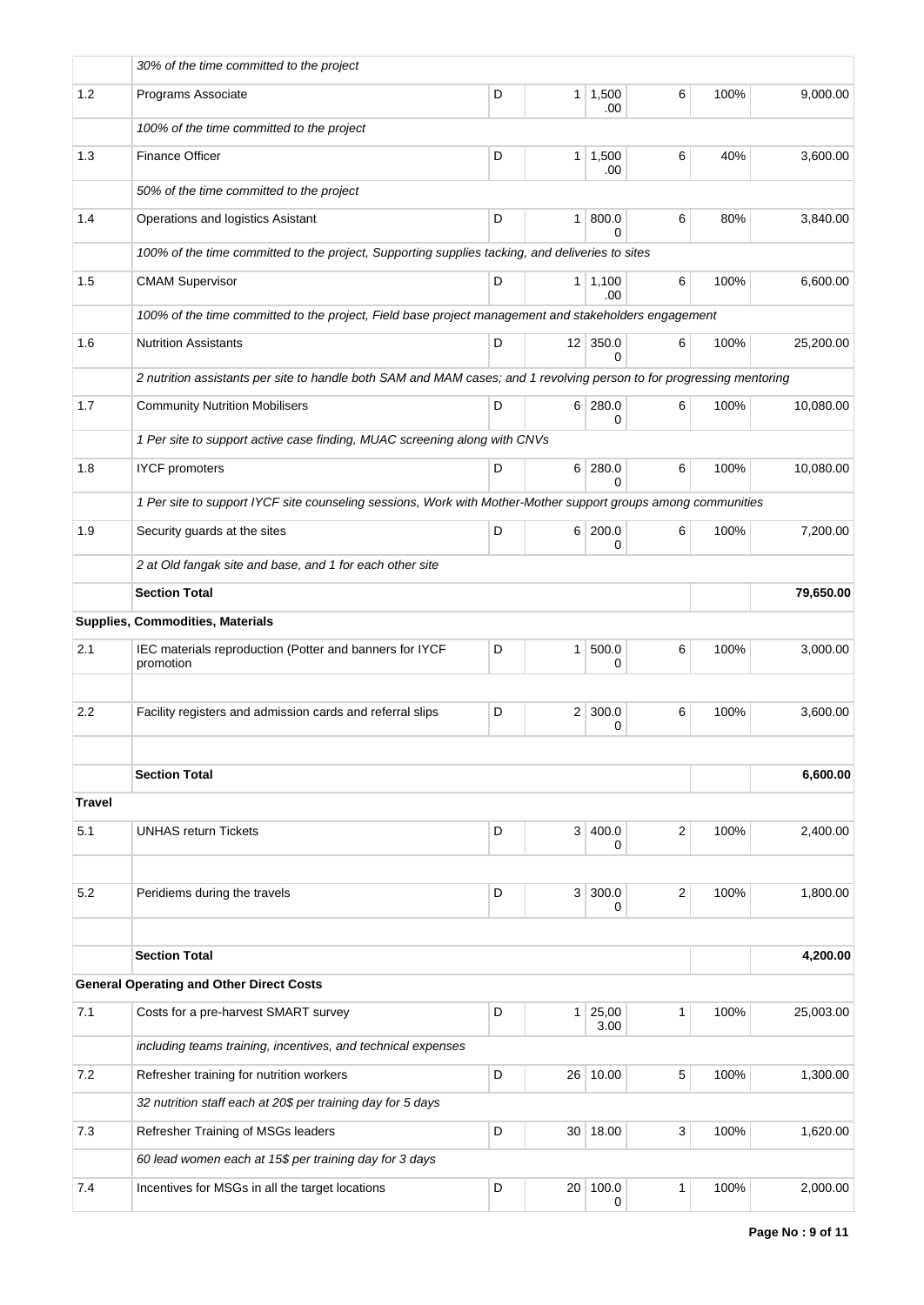|                   | At a costs of 490 \$ per group Mother-Mother support groups will be provided with in kind support during the project cycle |   |                |                |              |      |            |
|-------------------|----------------------------------------------------------------------------------------------------------------------------|---|----------------|----------------|--------------|------|------------|
| 7.5               | Contribution towards utilities for Fangak field base                                                                       | D | 1 <sup>1</sup> | 312.0<br>0     | 6            | 100% | 1,872.00   |
| 7.6               | Boat running costs (Fuel and Maintenance) in Fangak                                                                        | D | 1 <sup>1</sup> | 1,800<br>.00   | $\,6\,$      | 100% | 10,800.00  |
| 7.7               | Contribution to Juba coordination office utilities                                                                         | D | 1              | 490.0<br>0     | $\,6\,$      | 100% | 2,940.00   |
| 7.8               | Project management stationery                                                                                              | D | 1              | 300.0<br>0     | 6            | 100% | 1,800.00   |
| 7.9               | Contribution to Internet connection                                                                                        | D | 1 <sup>1</sup> | 299.0<br>0     | 6            | 100% | 1,794.00   |
| 7.10              | Communication air time for Thuraya and cellular networks                                                                   | D | $\mathbf{1}$   | 300.0<br>0     | 6            | 100% | 1,800.00   |
| 7.11              | Shelter materials for Toch sites establishment                                                                             | D |                | 1 2,000<br>.00 | $\mathbf{1}$ | 100% | 2,000.00   |
| 7.12              | Costs for supplies handling and Charter to Fangak                                                                          | D | 1 <sup>1</sup> | 8,200<br>.00   | $\mathbf{1}$ | 100% | 8,200.00   |
|                   | <b>Section Total</b>                                                                                                       |   |                |                |              |      | 61,129.00  |
| <b>SubTotal</b>   |                                                                                                                            |   | 129.00         |                |              |      | 151,579.00 |
| Direct            |                                                                                                                            |   |                |                |              |      | 147,529.00 |
| Support           |                                                                                                                            |   |                |                |              |      | 4,050.00   |
| <b>PSC Cost</b>   |                                                                                                                            |   |                |                |              |      |            |
|                   | <b>PSC Cost Percent</b>                                                                                                    |   |                |                |              |      | 7%         |
| <b>PSC Amount</b> |                                                                                                                            |   |                |                |              |      | 10,610.53  |
| <b>Total Cost</b> |                                                                                                                            |   |                |                |              |      | 162,189.53 |
|                   | <b>Grand Total CHF Cost</b>                                                                                                |   |                |                |              |      | 162,189.53 |